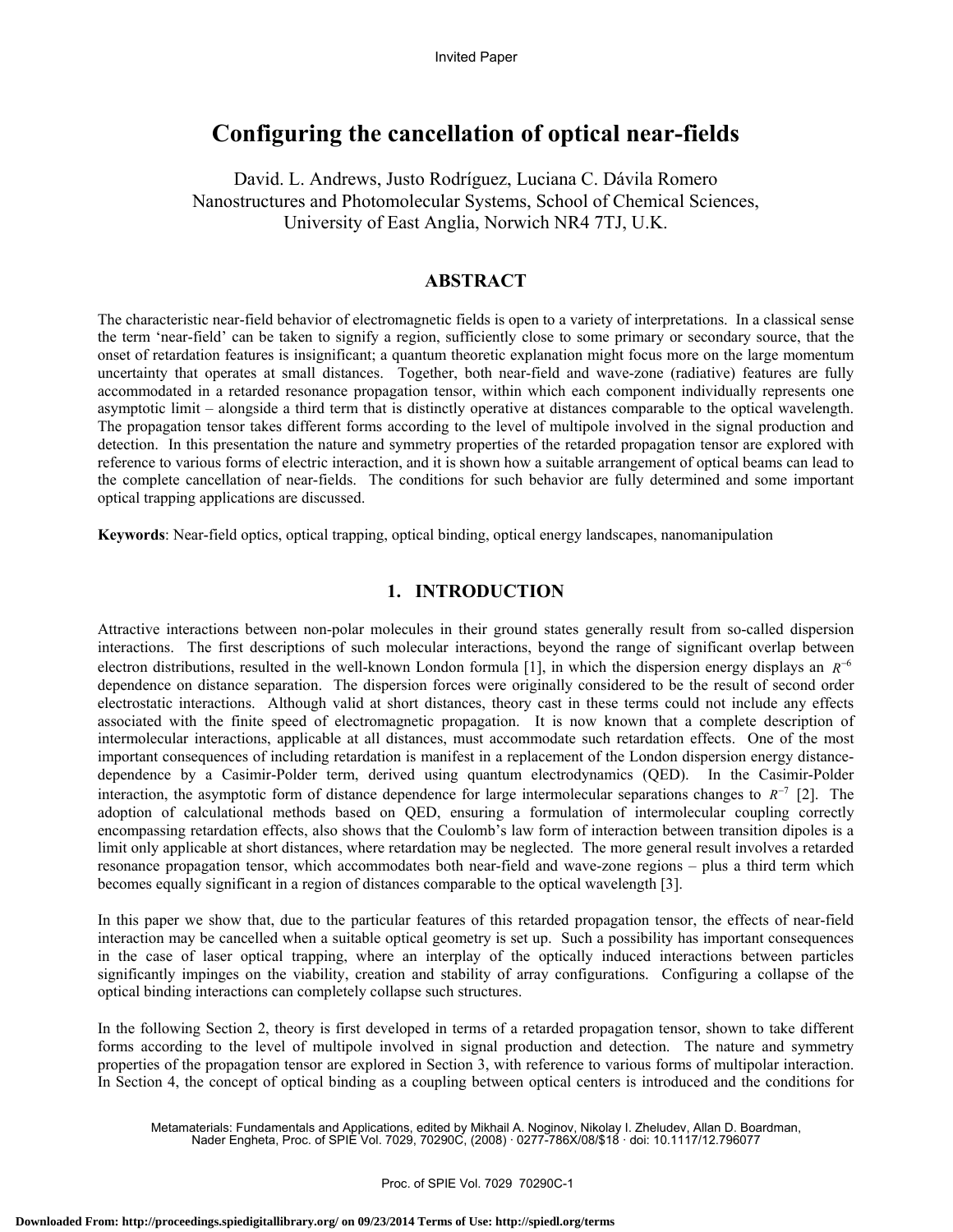near-field cancellation are thereby determined. In the following section some important optical trapping applications are discussed. Finally, in section 6 we discuss and summarize our results.

## **2. QED FORMULATION OF MULTIPOLAR COUPLING**

We begin by considering a simple system comprising two electronically distinct and neutral molecules, *A* and *B*. In this system, the process to be addressed entails interactions of *A* and *B* with light. In the multipolar form of quantum electrodynamics the Hamiltonian for this system may be represented as;

$$
H = H_{\text{rad}} + \sum_{\xi = A,B} H_{\text{at}}(\xi) + \sum_{\xi = A,B} H_{\text{int}}(\xi) \,. \tag{1}
$$

Here *H*rad is the Hamiltonian for the radiation field *in vacuo*, *H*at(ξ) is the field-free Hamiltonian for a molecule ξ, and *H*<sub>int</sub>(ζ) represents the Hamiltonian for the interaction of the molecule with the radiation field. The tripartite simplicity of equation (1) results from adoption of the multipolar form of light-matter interaction, derivable from minimal-coupling interaction by a well-known canonical transformation. It can be argued that any multipolar form is, indeed, rigorous only within a quantum electrodynamical formulation [4].

For present purposes the Hamiltonian of interaction between the electromagnetic field with functionally identical particles  $(A, B)$  is expressible as follows;

$$
H_{\text{int}}(\xi) = -\int p^{\perp}(\xi, r) \cdot e^{\perp}(r) d^3r \tag{2}
$$

The transverse electric polarization field  $p^{\perp}(\xi, r)$  is succinctly expressible in a form (3) whose expansion in powers of  $\lambda$  delivers the entire multipolar series [5];

$$
p^{\perp}(\xi,r) = \sum_{\alpha(\xi)} e_{\alpha} \left( q_{\alpha} - R_{\xi} \right) \int_{0}^{1} \delta^{\perp} \left( r - R_{\xi} - \lambda \left( q_{\alpha} - R_{\xi} \right) \right) d\lambda , \qquad (3)
$$

where the summation is taken over the constituents of molecules  $\xi$  whose centers of mass are located at  $\mathbf{R}_{\xi}$ , their constituent charges  $e_\alpha$  located at positions  $q_\alpha$ . In application to any specific process or interaction, it is necessary to consider only the form of coupling effected by the lowest order of electric multipole that supports each associated donor and acceptor transition. A traceless form can be adopted for the quadrupole and higher order multipoles, consistent with the transverse character of the electric displacement field [6]. Using the implied summation convention for repeated tensor and vector indices, the Hamiltonian for the interaction may be re-expressed;

$$
H_{int}^{\xi} = -\varepsilon_o^{-1} \sum_{\xi = AB} \mu_i \left( \xi \right) d_i^{\perp} \left( \mathbf{R}_{\xi} \right) - \varepsilon_o^{-1} \sum_{\xi = AB} Q_{ij} \left( \xi \right) \cdot \nabla_j d_i^{\perp} \left( \mathbf{R}_{\xi} \right) - \dots, \tag{4}
$$

where  $\mu(\xi)$  and  $\mathbf{Q}(\xi)$  are the corresponding operators for the electric dipole and electric quadrupole. The second term in (4), typically smaller than the first by a factor of the order of the fine structure constant (*i.e.* two–three orders of magnitude smaller) takes the lead in a series of higher order multipole corrections (for the later calculations, only the leading term is retained). The electric displacement vector field  $d<sup>⊥</sup>$  in (4) is itself expressible, using the Power-Zienau– Woolley approach, as a mode expansion that is linear in the photon creation and annihilation operators [7].

For the coupling between two electric multipoles E*m*-E*n* (where E*n* is used to denote an electric multipolar interaction of order *n* – for example E2 denotes the electric quadrupole), quantum electrodynamical calculation delivers a result that can be cast as follows [8-10];

$$
M_{fi}^{Em-En} = E_{A;i_1...i_m}^{(m)} V_{i_1...i_m,j_1...j_n}(k, \mathbf{R}) E_{B;j_1...j_n}^{(n)}, \qquad (5)
$$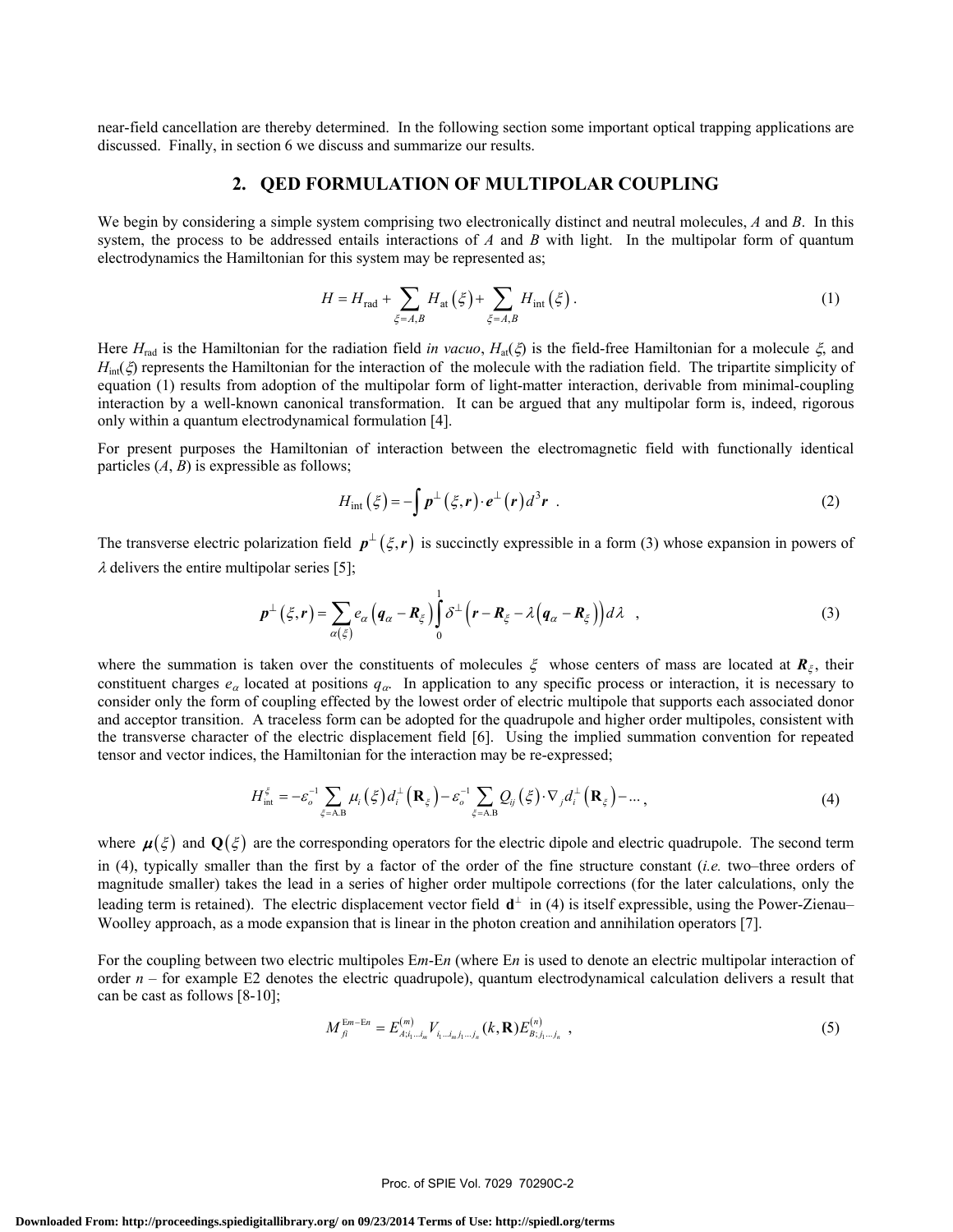where  $E_{\xi}^{(m)}$  is the transition multipole tensor of order *m* for component  $\xi$ , and the coupling tensor, quantifying the propensity for an E*m* transition at *A* to be electromagnetically coupled with an E*n* transition at *B*, is expressed as follows;

$$
V_{i_1...i_m,j_1...j_n}(k,\mathbf{R}) = \frac{(-1)^m}{4\pi\varepsilon_0} \nabla_{i_2}...\nabla_{i_m} \nabla_{j_2}...\nabla_{j_n} \left(-\nabla^2 \delta_{i_1j_1} + \nabla_{i_1} \nabla_{j_1}\right) \frac{e^{ikR}}{R} ; \qquad (6)
$$

also  $k = \Delta E/\hbar c$ , where  $\Delta E$  is the energy exchanged in the interaction; **R** is the displacement vector defined by  $\mathbf{R}_{\text{B}} - \mathbf{R}_{\text{A}}$ . It also emerges from the analysis that precisely the same formula, (6), operates for the coupling between magnetic multipoles [8]. The rank  $(m+n)$  coupling tensor  $V_{i_1...i_mj_1...j_n}(k,\mathbf{R})$ , given in equation (6), is also called the *retarded potential* tensor. Its retarded characteristic applies over all distances, accommodating readily identifiable short-range (near-field,  $kR \Box 1$ ) and long-range (wave-zone,  $kR \Box 1$ ) asymptotes. The former behavior is identified with virtual photon coupling (resonance energy transfer) – the latter, real photon propagation (radiative transfer) [11]. Thus, as the detector is moved outwards, away from the near-field, a progressively radiative character to the energy transfer emerges. From a quantum theoretic viewpoint, this reflects the fact that as the distance between the coupled multipoles increases, there is a decreasing uncertainty in the co-aligned electromagnetic momentum [3].

The simplest and most significant form of electric multipole coupling is the well-known solution for dipole-dipole interaction [12];

$$
M_{\hat{\mu}}^{\text{E1-E1}} = \mu_{\hat{\mu}} V_{ij}(k, \mathbf{R}) \mu_{\text{B}j},\tag{7}
$$

where;

$$
V_{ij} (k, \mathbf{R}) = \frac{e^{ikR}}{4\pi\varepsilon_0 R^3} \Big\{ \Big(1 - ikR\Big) \Big(\delta_{ij} - 3\hat{R}_i \hat{R}_j\Big) - \Big(kR\Big)^2 \Big(\delta_{ij} - \hat{R}_i \hat{R}_j\Big) \Big\}
$$
(8)

is the lowest rank tensor given by equation (6). The calculation that leads to (8) involves a summation over modes for a virtual photon propagating in either direction between *A* and *B*. From this result, it may be interpreted that, consistent with the E1 nature of the coupled transitions, the mediating virtual photon conveys one unit of angular momentum – irrespective of the detector displacement form the source. This, however, is an interpretation whose extension to higher multipoles has a potential pitfall. For example, it is not widely understood that electric quadrupole decay produces radiation that is detectable not only by quadrupole detectors, but also by a dipole detector – yet a clearly non zero result [9,11-13] emerges for the latter case of E2-E1 coupling. This and other processes are both fully allowed and addressed by the general QED theory; in all cases the source-detector coupling is achieved by regular spin-1 photon [14].

### **3. SYMMETRY PROPERTIES OF THE COUPLING TENSOR**

To progress further, an irreducible tensor construction of the three tensors in expression (5) may be introduced. Though spherical tensors are commonly engaged for the analysis of multipole transitions [15], an irreducible Cartesian tensor formulation [16] facilitates a more direct connection with the development given in the previous Section, and it conveys the same physical information. The connection between the two representations is well established [17]. The first step is decomposition of the three tensor forms in equation (6) into irreducible parts. In general, a Cartesian *n-*rank tensor comprises irreducible constituents of integer weights *j* in the interval  $(0 \le j \le n)$ , each *j* also signifying the associated angular momentum. The decomposition is trivial in the case of the multipole moments; since they are fully indexsymmetric and traceless, each is properly and uniquely expressible as a natural tensor, i.e. one whose weight equals its rank. This is a reflection of the local spherical symmetry that applies to an atom source or detector. It is not, however, a feature of any of the coupling tensors  $V(k, R)$  delivered by equation (5); the entirety of the source-detector system is clearly of less than spherical symmetry. For example, the E1-E1 result (7) comprises weights 0 and 2; a prescription for their determination is readily available [18]. It can be easily seen that in the near-zone ( $kR \Box$  1), the term with the highest inverse power of *R* dominates  $V_{i_1...i_m,i_l...i_n}(k,\mathbf{R})$ , and that term entails weight  $(m+n)$  alone. Hence, in short range, any coupling that leads to the evaluation of a weight 0 part of the  $V_{i_1...i_n}$  ( $k, \mathbf{R}$ ) tensor, such as arises in the case of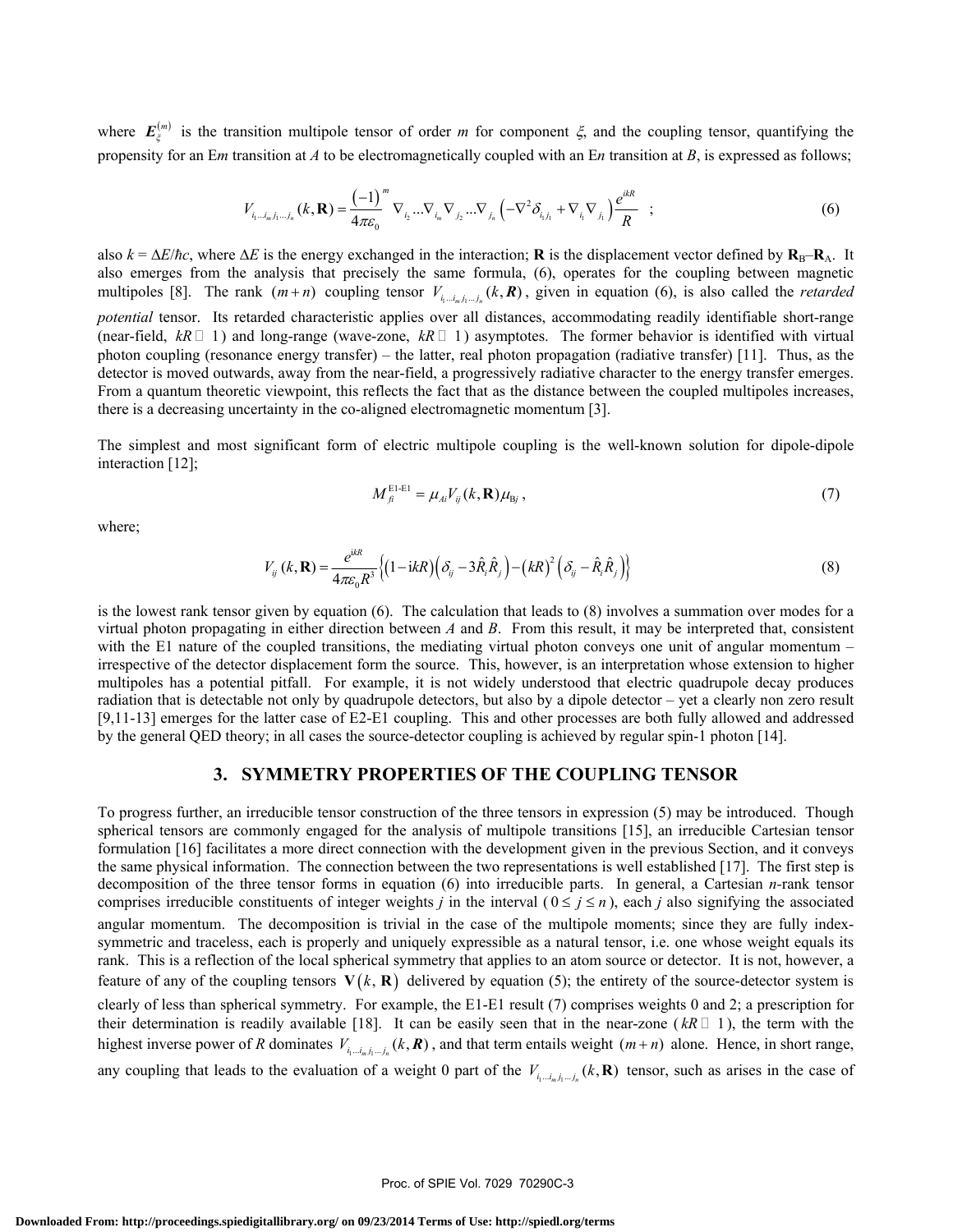isotropic systems, will result in a zero contribution. A more explicit description of the coupling tensor in terms of its irreducible parts can be found in reference [14]. In the following section we consider a specific case of coupling.

#### **4. OPTICAL BINDING AND ITS CANCELLATION**

A well-known example of optically-induced coupling between two optical centers is afforded by optical binding [19], where the optical coupling of particles *A* and *B* is induced by throughput, moderately intense, laser radiation.. A suitable basis set for calculating the potential energies and forces associated with such processes comprises products of the electronic states of each particle, and a number state for each mode of the radiation field; the particle pair energies emerge as diagonal elements of the perturbation matrix. The optically induced coupling can be described by four entangled E1 interactions, the annihilation and creation events of one real and one virtual photon. Since each operation of the electromagnetic field entails a photon creation or annihilation, the leading term in the system energy is delivered by fourth–order perturbation theory. Casting the result in terms of physically measurable quantities, and using the explicit result (8) for E1-E1 coupling, the following result emerges for the optically induced shift in the inter-particle potential energy, produced by a beam of irradiance *I* [20];

$$
\Delta E_{ind}(\mathbf{k}, \mathbf{R}) = \left(\frac{I}{\varepsilon_0 c}\right) \text{Re}\left[e_i^{(\lambda)} \overline{e}_i^{(\lambda)} \alpha_j^{\mathbf{A}}(k) V_{jk}(k, \mathbf{R}) \alpha_k^{\mathbf{B}}(k)\right] \cos(\mathbf{k} \cdot \mathbf{R}) ,
$$
\n(9)

where  $e_i^{(\lambda)}$  is the *i*th component of the laser polarization vector,  $\alpha_{ij}^{\xi}(k) = \alpha_{ij}^{\xi}(-k, k)$  is the frequency-dependent dynamic polarizability of a particle  $\xi$  [18], and  $V_{ik}$   $(k, \mathbf{R})$  is the fully retarded resonance dipole-dipole interaction tensor. No other contributions arise at this order  $(E1<sup>4</sup>)$  if the particles are centrosymmetric and non-polar, as will be assumed in the following. (In cases where *A* and *B* are polar, other contributions will arise, signifying real photon annihilation and creation events, co-located at one or the other particle).

It can be shown that the near-field effects of optical binding may be cancelled out for particular configurations. The principle of such assertion can be easily shown. Let us consider the case where there is throughput radiation derived from multiple beams, with their polarizations disposed in all three directions, Fig. 1. It can be readily seen that the associated energy is:

$$
\Delta E_{ind}^{3\text{ beams}}\left(\mathbf{k},\mathbf{R}\right) = \left(\frac{I\alpha_o^{\mathcal{A}}\left(k\right)\alpha_0^{\mathcal{B}}\left(k\right)}{\varepsilon_0 c}\right) \text{Re}\left[V_{xx}\left(k,\mathbf{R}\right) + V_{yy}\left(k,\mathbf{R}\right) + V_{zz}\left(k,\mathbf{R}\right)\right] \cos\left(\mathbf{k}\cdot\mathbf{R}\right) \tag{10}
$$

In the near-field zone, we have the phase factor  $cos(k \cdot R) \rightarrow 1$  and the retarded potential contribution,  $V_{xx}^{NF}(k, \mathbf{R}) + V_{yy}^{NF}(k, \mathbf{R}) + V_{zz}^{NF}(k, \mathbf{R}) = 0$ , such that the right-hand side of (10) vanishes; the short-range optically induced fields completely cancel.



Fig. 1. Scheme showing the geometry of an isotropic optical input, ignoring radiative pressure. Each beam has linear polarization in one of three axes. In the near-zone region, the inter-particle separation **R** is smaller that the wavelength λ.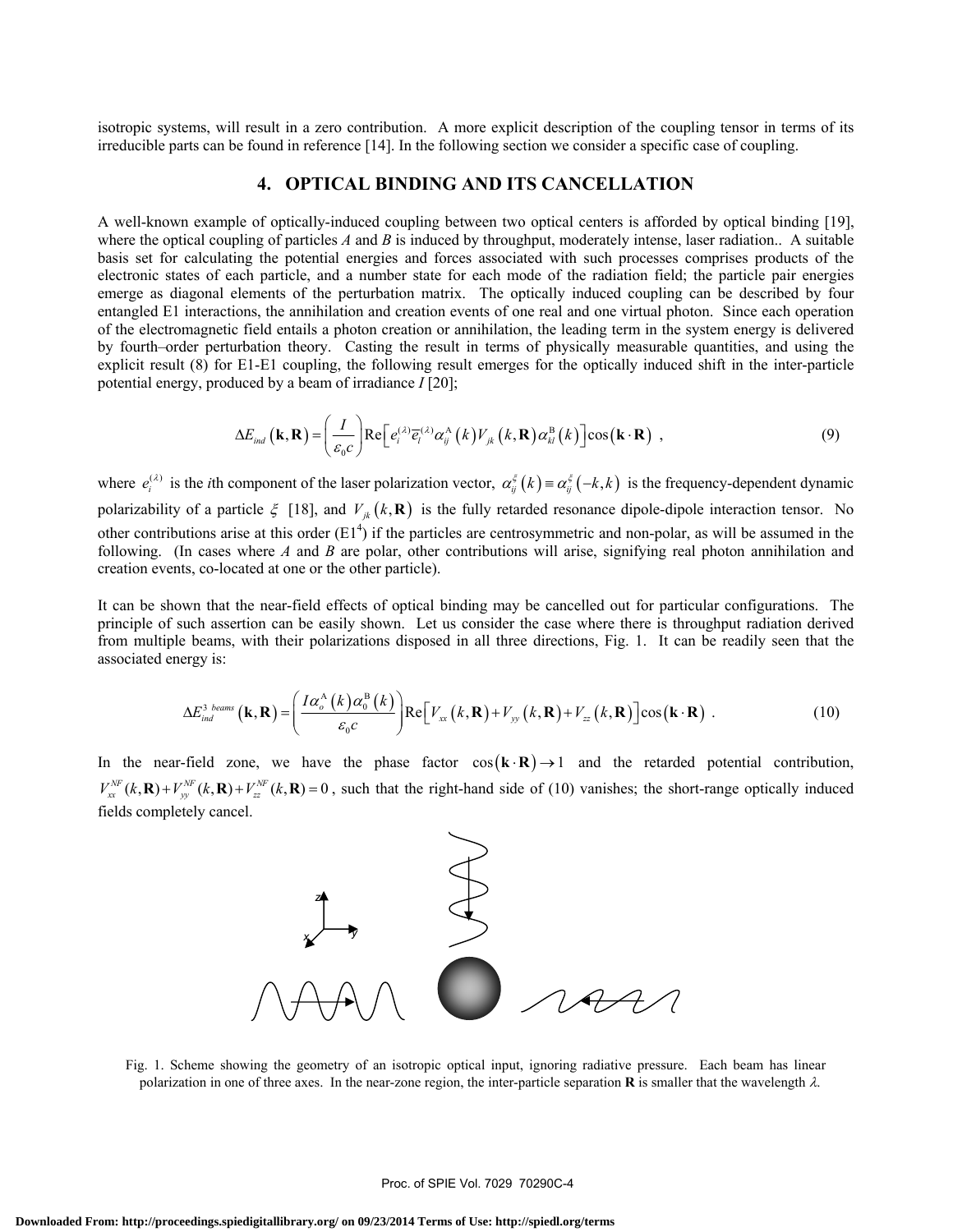It is important to note that expression (10) does not account for the effects of radiative pressure usually present in optical binding process. To counter the latter effects, experimental observations (such as on cold and ultracold molecules, optically trapped nanoparticles, microparticles and colloids) are usually entertained in counter-propagating laser beams. This scheme ensures that beam radiation pressure cancels out, and any optically induced potential is the only significant force over nanoscale distances where the irradiance is effectively constant [21]. A modification of the latter laser set-up is shown in the following Section to cancel optical near-fields.

# **5. OPTICAL TRAPPING APPLICATION**

Here, we consider one set-up of counter-propagating laser beams, supplemented by the addition of a secondary laser throughput designed to modify the total field the particles experience. With reference to a simple particle pair, Fig. 3 illustrates the wave-vector and polarization vector geometry, also defining parameters for establishing their orientation relative to the inter-particle displacement vector. Two counter-propagating beams (primary beams  $\mathbf{k}_1$  and  $\mathbf{k}_2$ , the standard configuration) are located on the *x*-axes, each having the same polarization in the *y* direction and with an optical field of magnitude *E* (or irradiance *I*). These beams are intersected orthogonally by a secondary field, **k**3, propagating in the y direction with *x*-axis polarization; the latter, on mirror reflection, propagates back as  $\mathbf{k}_4$  with a polarization rotated by  $\pi/2$  (through the employment of an optical element not shown in the diagram). The field amplitude of the secondary beam and its reflection are  $\sqrt{2}E$ , which is equivalent to an irradiance of 2*I*. Previous studies has shown that modifying the irradiance of the secondary field in this setting, multiple particles in the near-field may be continuously transformed between linear, spherical and lamellar forms, and optically trapped and bound micron-sized chain of particles may collapse [22]. Here, this laser setting is shown to cancel the optical near-fields that are characterized by an inverse third power dependence on particle separation.

At the intersection of the fields of the four laser beams as described, it can be shown from equation (9) that particles experience pair potentials given by;

$$
\Delta E = \left(\frac{Ik^3\alpha_0^A\alpha_0^B}{16\pi^2 c \varepsilon_0^2}\right) \left[ \left(C_1 + D_1\right) \frac{\cos kR}{kR} + \left[C_3 + D_3\right] \left(\frac{\cos kR}{k^3R^3} + \frac{\sin kR}{k^2R^2}\right) \right],\tag{11}
$$

where  $C_n = (1 - n \cos^2 \phi) \cos(kR \sin \phi \cos \zeta)$  and  $D_n = (2 - n \sin^2 \phi) \cos(kR \cos \phi)$ . Developing equation (11) for the short range  $kR \ll 1$ , by the use of l'Hôpital's rule and the near-field approximations  $sin(kR) \approx kR$  and  $cos(kR) \approx 1$ , the interparticle potential may be expressed as;

$$
\Delta E = -\left(\frac{k^3 \alpha_0^A \alpha_0^B}{16\pi^2 c \varepsilon_0^2}\right) \left[\frac{2}{kR} + \frac{\left(2 - 3\sin^2\phi\right) \left(\cos^2\phi - \sin^2\phi\cos^2\zeta\right)}{3kR}\right].
$$
\n(12)

In this way, the inverse power dependent term of the dipole-dipole coupling, which only dominates for particles separated by distances of the order of the optical wavelength, becomes the sole surviving term in the near field zone.



Fig. 3. Pair of particles irradiated by two counter-propagating beams,  $(E\hat{y}, \mathbf{k}_1)$  and  $(E\hat{y}, \mathbf{k}_2)$ , (standard optical binding) and beam  $(\sqrt{2}E\hat{\mathbf{x}}, \mathbf{k}_1)$  reflected with transverse polarization as  $(\sqrt{2}E\hat{\mathbf{z}}, \mathbf{k}_4)$ . The angle subtended by the inter-particle displacement vector **R** on the *y*-axis is  $\phi$ , and  $\zeta$  is the angle between the **R** projection on the *zx*-plane and the *x*-axis.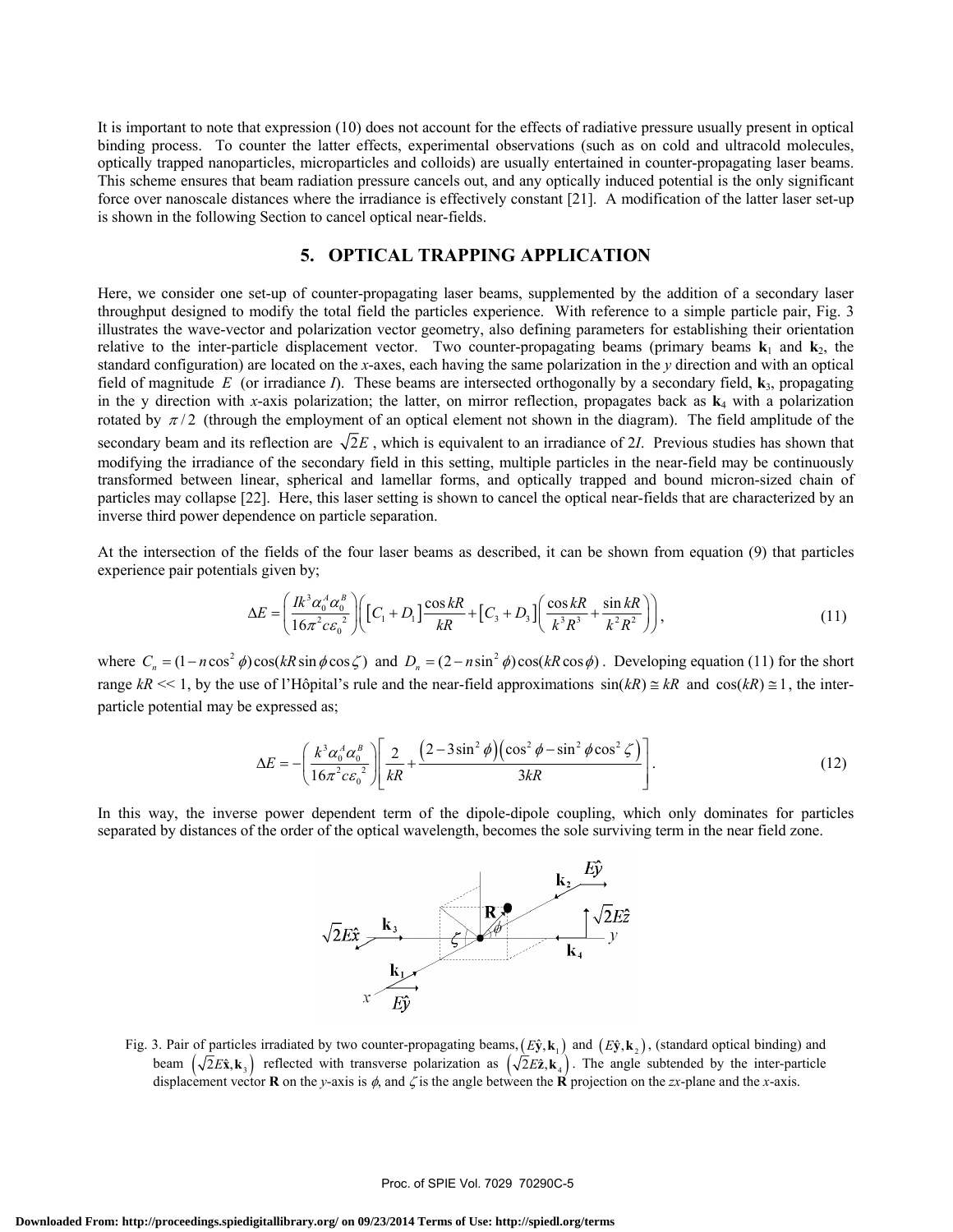The behavior that can be expected, when particles initially trapped in a conventional counter-propagating beam setup are subjected to secondary beams of increasing intensity, can now be discussed. At first, with particles separated by small distances, the Casmir-Polder potential might be considered to be of considerable importance due to its inverse sixth power distance dependence, enabling a group of trapped particles to form a compact structure. However, [23] the laser irradiances employed in optical trapping are usually high enough for optical binding forces to dominate, and the particles line up along the polarization direction. By smoothly increasing the irradiance of the secondary laser  $\mathbf{E}_3$  and  $\mathbf{E}_4$  (and consequently also the reflected field), the particle system will be passively modified to a spherical form when the irradiance of the secondary field becomes equal to the irradiance of the counter-propagating beams. On any further increase of the secondary beam irradiance, the sphere will be continuously modified to a lamellar form, transverse to the secondary field propagation direction. The initial structure is then recoverable by reducing the irradiance of the secondary beam. In summary, within the near-field zone, the optical binding forces and the structures that they create can be modified and even cancelled for particular arrangements and relative intensities of the optical beams involved.

## **6. CONCLUSION**

The nature and symmetry properties of the electric multipolar coupling tensor have been briefly explored with reference to various forms of interaction. It has been shown that optical binding effects can be cancelled in the near-field zone when the particles are subjected to multidirectional optical radiation. In particular, by introducing a secondary pair of counter-propagating laser beams, the observation of optical binding has been shown to cancel the near-fields that are involve in the interparticle interaction; thus the pair energy has an inverse power dependence in the near-zone which is attractive in nature.

## **ACKNOWLEDGEMENT**

This work is in part funded by the Engineering and Physical Sciences Research Council.

#### **REFERENCES**

- [1] London, F. ,"Zur Theorie und Systematik der Molekularkräfte", Zeitschrift für Physik, **63**, 245-279 (1930)
- [2] Casimir, H. B. G. and Polder, D., "The Influence of Retardation on the London-van der Waals Forces" Physical Review,. **73**, 360-372 (1948).
- [3] Andrews, D.L. and Bradshaw, D.S. "Virtual photons, dipole fields and energy transfer: a quantum electrodynamical approach," Eur. J. Phys. **25**, 845-858 (2004).
- $\begin{bmatrix} 4 \end{bmatrix}$  R. G. Woolley, "Gauge invariance and multipole moments", Adv. Quantum Chem., **32**, 167-180 (1999)<br>
[5] Babiker M. Power F. A. and Thirunamachandran T. "Generalization of Power-Zienau-Woolley tra
- [5] Babiker, M. , Power, E. A., and Thirunamachandran, T., "Generalization of Power-Zienau-Woolley transformation in quantum electrodynamics and atomic field equations", Proc. Roy. Soc. Lond. A: Math. Phys. Eng. Sci., **338**, 235- 249 (1974)
- [6] Gray, C. G., and Gubbins, K. E., [Theory of Molecular Fluids], University Press, Oxford, 51-53, (1984).<br>[7] Graig D. P., and Thirunamachandran, T. [Molecular Quantum Electrodynamics], Dover, Mineola
- Craig, D. P., and Thirunamachandran, T., [Molecular Quantum Electrodynamics], Dover, Mineola, New York, (1998).
- [8] Scholes, G. D. and Andrews, D. L., "Damping and higher multipole effects in the quantum electrodynamical model for electronic energy transfer in the condensed phase", J. Chem. Phys,. **107**, 5374-5384 (1997)
- [9] Salam. A., "A general formula for the rate of resonant transfer of energy between two electric multipole moments of arbitrary order using molecular quantum electrodynamics", J. Chem. Phys., **122**, 044112 (2005).
- [10] Salam, A., "Intermolecular interactions in a radiation field via the method of induced moments," Phys. Rev. A. **73**, 013406 (2006).
- [11] Jenkins, R. D., Daniels, G. J. and Andrews, D. L. "Quantum pathways for resonance energy transfer," J. Chem. Phys, **120**, 11442 (2004).
- [12] G. Juzeliūnas and D.L. Andrews, "Quantum electrodynamics of resonance energy transfer," Adv. Chem. Phys., **112**, 357-410 (2000)